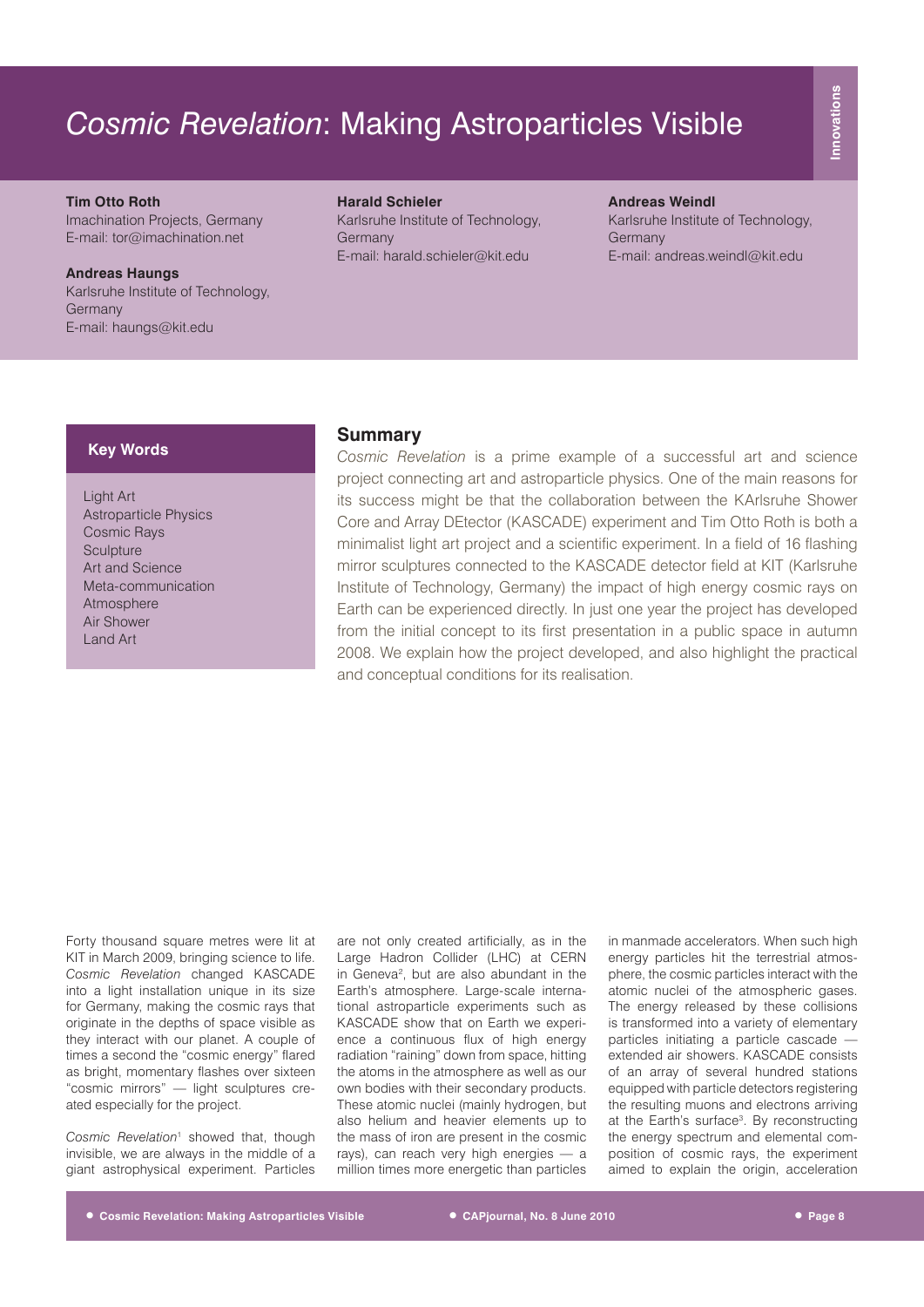#### **• Cosmic Revelation: Making Astroparticles Visible • CAPjournal, No. 8 June 2010 • Page 9**



*Figure 1. One of the 16 light sculptures from* Cosmic Revelation *in the KASCADE field. Credit: M. Breig/ Karlsruhe Institute of Technology.*

and propagation mechanisms of cosmic rays, still not fully understood even 100 years after their discovery<sup>4</sup>.

*Cosmic Revelation* changed the KASCADE detector array, with its 252 gauging stations housed in little cabins, into a flashing field of light. If a highly energetic shower hit a detector cluster of 16 gauging stations it triggered the high power strobe in the "cosmic mirror" connected with that cluster. So the incoming air showers flooded a field as big as four football pitches (200 x 200 metres) with light and a massive 24 000 Watts of power. Associations with Walter de Maria's *The Lightning Field* in New Mexico (1977) are elicited<sup>5</sup>. The flashing "cosmic mirrors" could be understood not only as formal response to de Maria's approach, but also as a kind of scientific explanation: recent theories suggest that cosmic particles deliver the initial energy that triggers lightning in the atmosphere<sup>6</sup>.

Sixteen tiny red flashing lights triggered the idea for a light orchestration of much larger proportions. The artist Tim Otto Roth and the scientist Andreas Haungs met for the first time in autumn 2007 during an interview series with scientists and astronauts, reporting on the impact of high energy cosmic rays in Earth and space. At the interview in the large open–air detector field of the KASCADE experiment they passed by an old minimalist event display from KASCADE consisting of 16 blinking light emitting diodes to document the impact of cosmic particles from space on Earth in real time. This display of four by four red light diodes was used to indicate that an air shower had hit that part of the detector field. Most interesting were the situations when more than one light flashed simultaneously, hinting that an air shower had hit. If all the lights flashed simultaneously, signifying an event of the magnitude

of a collision in a particle collider, Haungs couldn't hide his excitement even after so many years working on the experiment. It was that excitement for the minimalist play of light that seeded the idea to use powerful lights to show the energy of air showers directly in the detector field.

For the scientists the motivation was to create a spectacular visualisation of the measurements after a decade of running KASCADE and receiving thousands of scientific and public visitors at the experiment. As KASCADE will end soon, the idea was to combine outreach with something new, going beyond a pure event, as a finale. *Cosmic Revelation* allows not only the public, but also the scientist to have a new visual experience of the physical phenomena. Above all, *Cosmic Revelation* can be considered as an approach of meta-

communication, bringing something to the public that would normally only appear in the scientific literature, but is essential for the scientist's motivation to explore new boundaries.

The steps towards the realisation of this display were more down-to-Earth: developing a technical solution to bring a lot of light to an outdoor location and finding an event as a "host" for the project. From an organisational point of view there was the problem that the KASCADE field is located on the northern campus of the KIT, a restricted area not open to the public. So a double strategy was conceived: present the project during an event when the campus is open to the public and make the installation flexible and transportable, so that it could also be shown in other places.

The technical solution resulted from linking the artist's experience with earlier light projects to the profound expertise of the research centre, including electronics and carpentry workshops. This helped to reduce costs, mainly on the cost materials, and also brought various parts of the institute together in the project<sup>7</sup>.

Although the cosmic mirrors housing the high power light sources look like a purely aesthetic solution, the design resulted from various pragmatic and technical considerations. Favouring high power strobes as light sources, the question was how to direct the bright flashing light and how to design the housing. The cosmic mirrors are a robust construction to protect the strobes not only against rain, but also from careless visitors. The strobes hang between two round plates (diameter, 95 cm), which are completely covered with blue mirror



*Figure 2. KASCADE field during the winter. Credit: KASCADE collaboration.*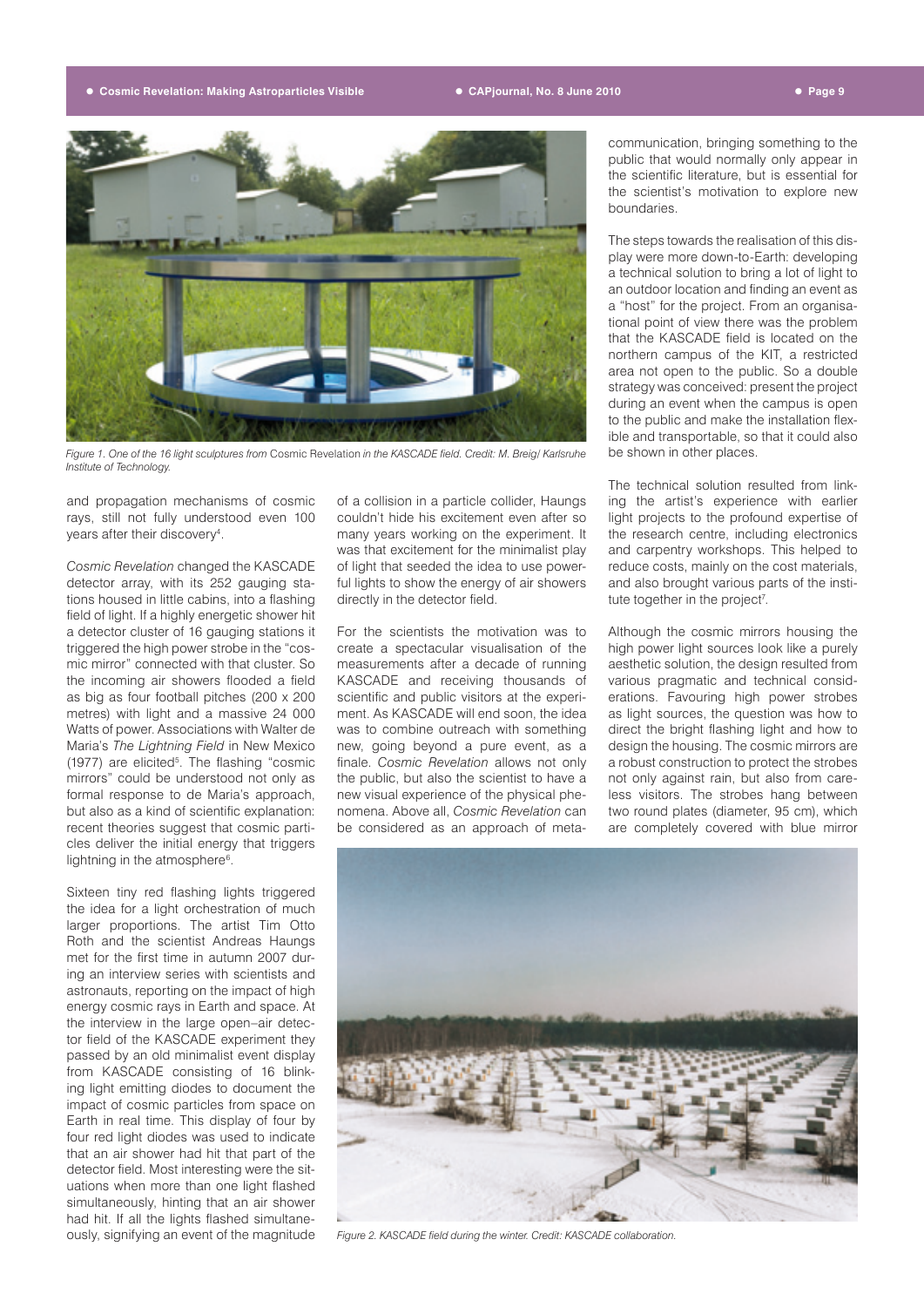

*Figure 3.* Cosmic Revelation *at DESY Zeuthen, 25 February 2010. Credit: S. Niedworok/DESY Zeuthen.*

foil, and a convex mirror to spread the narrow beam of light. Four adjustable stainless steel feet give stability on the uneven ground. The blue back-reflecting foil on top gives an extraordinary and dynamic appearance to the sculptures, even during the day when the strobes are out of action.

The 16 cosmic mirrors used stroboscopes with 1500 Watts of power as a light source. The strategy was to use relatively inexpensive strobes commonly utilised by the event industry and to adapt them to the needs of the project. The strobes were controlled via the DMX512 protocol, a standard for digital communication networks and commonly used to control stage lighting and effects. The protocol is easily modified because it is based on an industrial standard also used in science. Finally the electronics were modified to improve the synchronisation. The control computer uses the KASCADE online display and analysed the data of the gauging stations in real time. When detecting an event the control software sent signals to the corresponding flash units. The signal carried not only the digital information of whether it was hit or not, but also information about how many detectors were triggered per station and the time sequence of the fired clusters. This information was used to adjust the brightnesses of the individual flashes. The online control software also allowed us to present the project in remote places, as for the premiere at the Karlsruhe University Forum (Germany) or recently in the winter of 2010 at the Deutsches Elektronen–Synchrotron DESY in Zeuthen close to Berlin on the occasion of the 6th Astroparticle Workshop discussing the status and perspectives of astroparticle physics in Germany.

Work on the first prototype started in July 2008. Finished two months later, the prototype attracted a lot of attention. People

passing by the carpenters' workshop wondered about the UFO in there, and even the physicists were excited about the sculpture design. On 10 November 2008 the project premiered as a remote installation in the city of Karlsruhe at the inauguration symposium of the KIT Centre for Elementary Particle and Astroparticle Physics<sup>8</sup>. During the day the bluish shimmering cosmic mirrors looked like they were from another star on the autumnal lawn of the Karlsruhe University Forum. Nightfall signalled first light for the whole cluster of 16 light sculptures — and it looked great! But the premiere revealed many surprises. Interestingly the machine eyes of video and photo cameras had more problems capturing the light play than human viewers. The CCD webcam failed completely to record the scenery with its fast-changing contrasts.

Finally, the major challenge was the realisation of *Cosmic Revelation* in the KAS-CADE field on the occasion of the closing symposium at the end of March 2009. After the difficult test at the University Forum, a couple of improvements were made in the electronics. But the unknown element was the final effect of the light sculptures on the KASCADE field, which is at least 20 times bigger than the University Forum. After a successful light test at the beginning of March, with four light sculptures in the detector field, the atmosphere was quite optimistic: the detector housings reflected the light of the nearby sculptures and drew attention to their presence.

On 31 March *Cosmic Revelation* made the final point of the closing symposium, presenting the experiment's results and giving insight into the history of KASCADE. About 200 guests from all over the world could follow how, after a sunny day, the flashing cosmic rays gained more and more power as night fell.

Although the project could be watched by only a relatively small number of people, the project received a lot of media attention. "*A new art encodes a new science*," summarised Martin Kemp in his review in *Nature* in April 2009<sup>9</sup>. Further articles appeared in *Symmetry Magazine10* and *Leonardo Magazine*11. An audio and a video podcast were produced by *Welt der Physik12*.

The resonance is also due to its novelty. The cosmic mirrors create a new kind of display that lets people experience cosmic energies not just as a flat picture, but in time and space. The novelty of this unique art and science project is not just to illustrate the invisible effects of cosmic radiation, as in previous art projects. What makes *Cosmic Revelation* so different is that it makes not only single events visible, but also the air showers and their direction<sup>13</sup>. This pictorial reflection distinguishes *Cosmic Revelation* as an art and science project from pure science events. For instance the Opéra cosmique ignored the spatio-temporal relationship of cosmic rays in autumn 2009 when sending a laser beam over Paris that depended on quite arbitrary muon measurements on the Montparnasse tower<sup>14</sup>. In *Cosmic Revelation*, sometimes a light wave passes through the field, following the track of a strike. This originality was awarded an honorary mention in September 2009 by the Ars Electronica in Linz, the world's biggest festival for media art. *Cosmic Revelation* was represented in the festival's exhibition by two flashing light sculptures connected online with KASCADE15.

Finally there are parallels between a physics experiment like KASCADE and so-called land art. Larger physical and astronomical experiments have artistic and architectural components. Observatories appear like cathedrals in the void of a desert<sup>16</sup>, like the big brother of KASCADE — the Auger